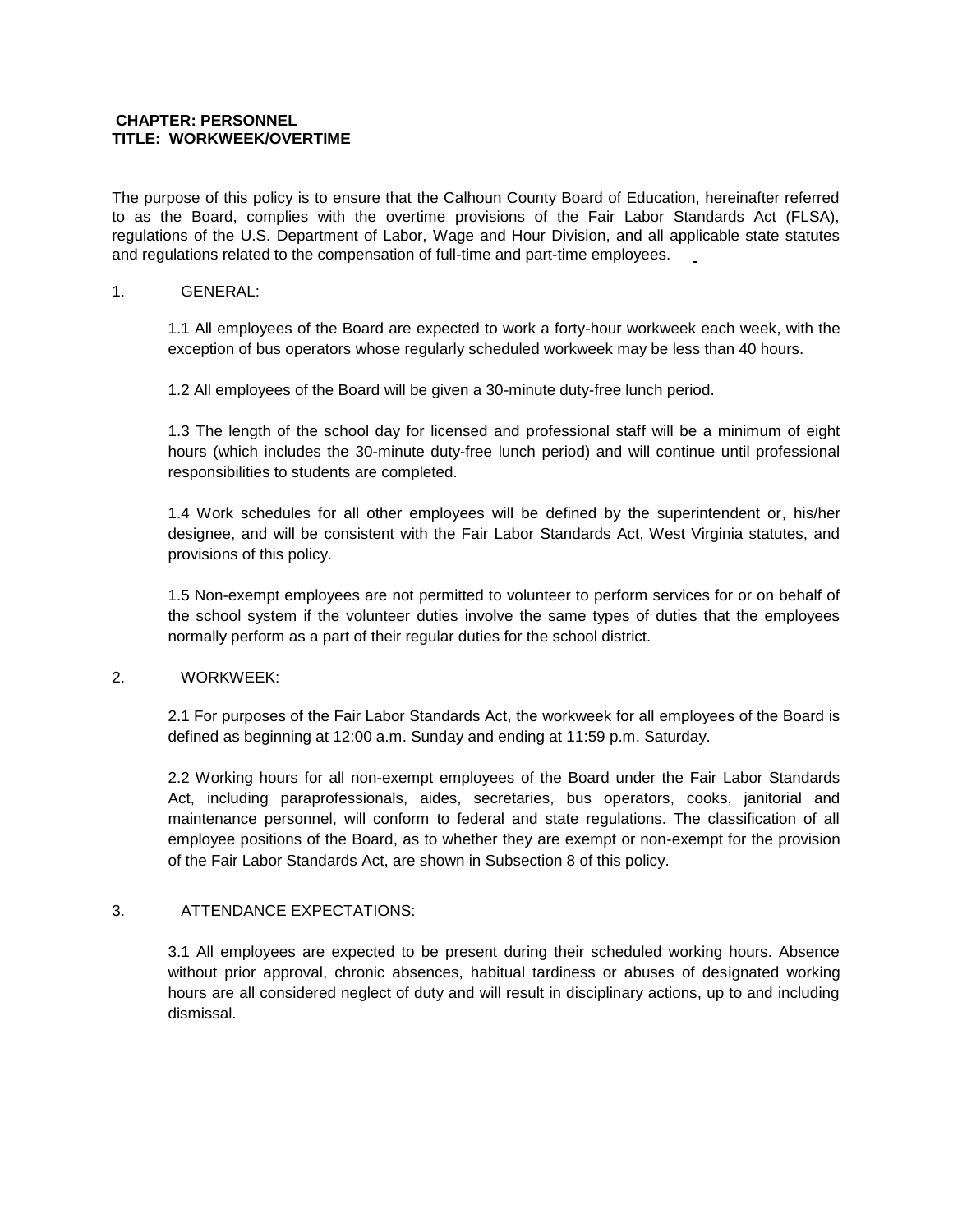3.2 Non-exempt employees who have not been granted prior approval by appropriate authority to work overtime may not arrive at their workstations earlier than their scheduled starting time and must leave their workstations at their scheduled ending time. Failure to comply with this requirement may result in disciplinary actions, up to and including dismissal.

### 4. TIME AND ATTENDANCE REPORTS:

4.1 Every employee classified as a service personnel is required to complete a time sheet for each week worked during the employees employment term, reflecting the actual starting and ending times for each day worked and the total time worked. The employee and the employee's immediate supervisor will each sign the time sheet prior to its submittal, as required, to the payroll office.

4.2 Employees classified as professional personnel are required to file monthly time sheets by school month. If employee was absent during the reporting period a signed absence verification form must be attached to the timesheet. The employee and the employee's immediate supervisor will each sign the time sheet prior to its submittal, as required, to the payroll office.

### 5. OVERTIME**:**

5.1 The Board discourages overtime work by non-exempt employees unless absolutely necessary.

5.2 A non-exempt employee shall not work overtime without the expressed written approval of the superintendent or his designee. The request must be submitted in writing using the appropriate form. In an emergency situation, verbal approval may be granted, however, a written request must be submitted within 24 hours following the verbal approval.

5.3 Supervisory personnel must monitor overtime use on a weekly basis to ensure that all overtime worked was approved as required above. With the mutual agreement of the employee and the immediate supervisor, as required by the provisions of West Virginia Code §§18A-4-8a(8) and 18A-4-8(d), work schedules may be adjusted within a workweek to preclude the need for overtime. This is considered an adjusted workweek and would not be recorded as compensatory time, as long as the hours worked during the workweek do not exceed 40.

5.4 In computing the 40-hour workweek for overtime purposes, only actual hours worked will be counted. Time taken off work on paid or unpaid leave, including personal, annual, or military leave, time off without pay, jury duty, or other absences from work, whether approved or unapproved, outside school environment days, and days canceled due to inclement weather (snow days) will not be counted as hours worked.

5.5 Pursuant to the provisions of West Virginia Code §18A-4-8a(6), any service personnel who is required to work on any legal school holiday as described in West Virginia Code §18A-5-2, shall be paid at a rate of one and one-half times the employee's usual hourly rate.

5.6 Pursuant to the provision of West Virginia Code §18A-4-8a(7), any full-time service personnel who is required to work in excess of his/her normal working day during any week which contains a school holiday shall be paid at a rate of one and one-half times the employee's usual hourly rate for the additional hours or fraction of additional hours worked.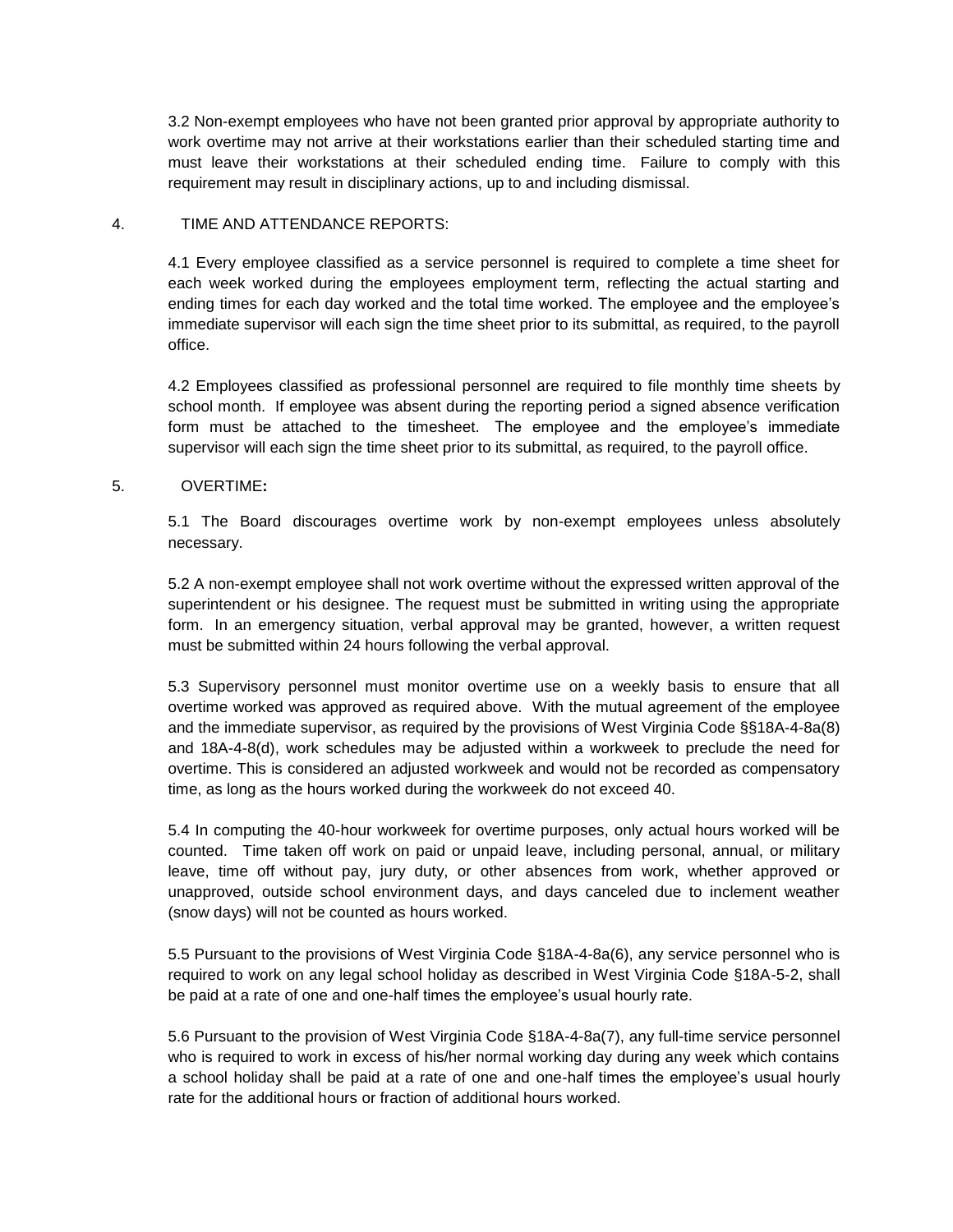5.7 Pursuant to the provision of West Virginia Code §18-4-8(e), an employee whose regular work week is scheduled from Monday through Friday and agrees to perform any work assignments on a Saturday or Sunday is to be paid for at least one-half day of work for each day he or she reports for work, and if the employee works more than three and one-half hours on any Saturday or Sunday, the employee is to be paid for at least a full-day of work.

Note: In computing the overtime rate for a workweek in which this provision applies, only the actual hours worked on a Saturday or Sunday and the pay related to those hours will be included in the overtime computations. The pay for hours not actually worked will be paid at the employee's regular rate.

## 6. **COMPUTATION OF OVERTIME PAY:**

6.1 Overtime compensation will be paid for actual hours worked in excess of 40 during a given workweek, as defined in Section 2.

6.2 In computing the total number of overtime hours worked, time worked will be rounded to the nearest fifteen-minute increment. For example, one hour and 5 minutes will be rounded to one hour (1.0 hour) and one hour and 10 minutes will be rounded to 1 hour and 15 minutes (1 and  $\frac{1}{4}$ hour).

6.3 Overtime compensation will be paid at the rate of one and one-half times the employee's regular rate of pay for each hour worked in excess of 40 during a workweek. Generally, the regular rate will include all compensation earned by the employee during the workweek divided by the total number of hours worked.

6.4 In situations where an employee performs two or more different duties during the workweek with differing regular compensation rates, such as his/her regular duty and an extra-curricular and/or extra-duty assignment, overtime compensation will be computed using the following method:

Weighted average method **–** This involves calculating the employee's regular rate of pay for the workweek by taking the weighted average of all jobs performed during the workweek. To find the weighted average, determine the employee's total earnings for the week and divide this total by the total number of hours worked on all jobs. Once the weighted average has been determined, overtime will be calculated at one and one-half times this average.

# 7. **VIOLATIONS:**

7.1 Any exempt or non-exempt employee who violates any provision of the board's overtime policy, or any regulations or procedures related thereto, may be subject to disciplinary actions, up to and including dismissal.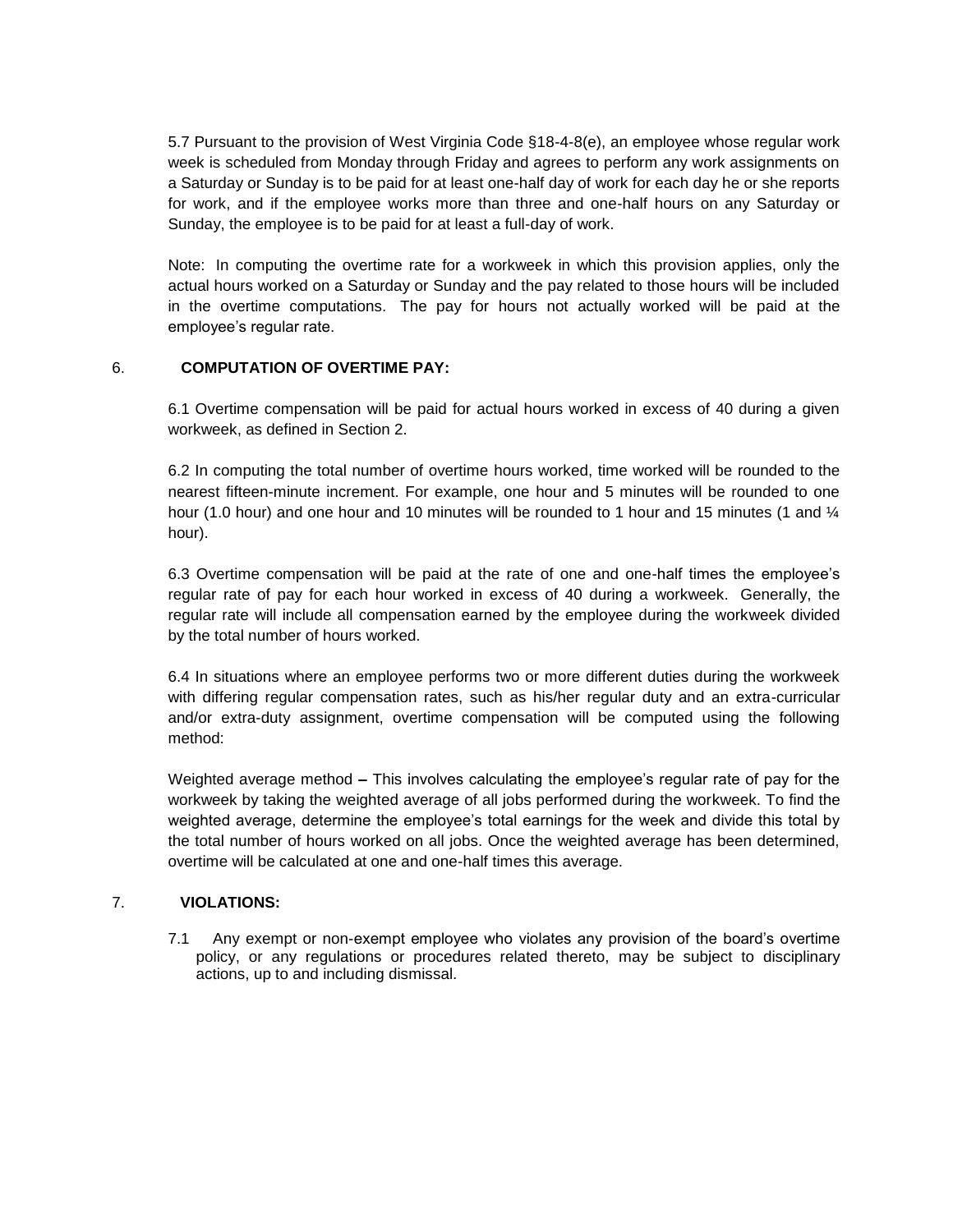### 8. **LIST OF EXEMPT AND NON-EXEMPT POSITIONS:**

There are four types of FLSA exemptions: executive, administrative, professional employees and "highly compensated" employees (29 Code of Federal Regulations (C.F.R.) Part 541)

- 8.1 Any exempt or non-exempt employee who violates any provision of the board's overtime policy, or any regulations or procedures related thereto, may be subject to disciplinary actions, up to and including dismissal.
- 8.2 Exempt employees generally must be paid on a "salaried" or fee basis, earn at least \$455 per week, and meet one of the "duties" tests below.
- 8.3 Employees who are exempt under the executive, administrative or professional exceptions must "primarily" perform executive, administrative or professional duties (i.e., generally at least 50% of the employee's time). (29 C.F.R. Part 541) "Highly compensated" employees must perform at least one of these duties.
	- a. Executive employee: Must be paid on a salary or fee basis and primary duty must include: (I) managing the enterprise in which he/she is employed or managing a recognized subdivision or department of the enterprise; AND (2) customary regular direction of two or more other employees AND (3) authority to hire and fire other employees or have hiring and firing recommendations carry significant weight. Includes superintendents, assistant superintendents, treasurers/chief school business officials and most directors.
	- b. Administrative employee: In addition to salary requirements, primary duty must include: (1) either performing office or non-manual work directly related to management policies or general operations of the employer OR performing functions in the administration of a school system (or department or subdivision) in work directly related to the academic instruction or training AND (2) work requiring the exercise of discretion and independent judgment with respect to matters of significance. Includes principals, assistant principals, coordinators, and supervisors.
	- c. Professional employee: In addition to salary requirements, primary duty must include (1) either work requiring knowledge of an advanced type customarily acquired by a long course of specialized study (work which is predominantly intellectual in character and which includes work requiring the consistent exercise of discretion) OR work requiring invention, imagination or talent in a recognized field of artistic endeavor OR teaching in a school system/educational institution OR work requiring highly specialized computer knowledge (primary duty consists of applying or designing systems, hardware or software.) Includes "learned professions" such as teaching, psychology, nursing (at the level of R.N. and above), counseling and accounting.
	- d. "Highly Compensated" Employee: Employee's salary is more than \$100,000 annually AND employee regularly performs one or more of the exempt duties of an executive, administrative or professional employee AND primary duty is non-manual office work.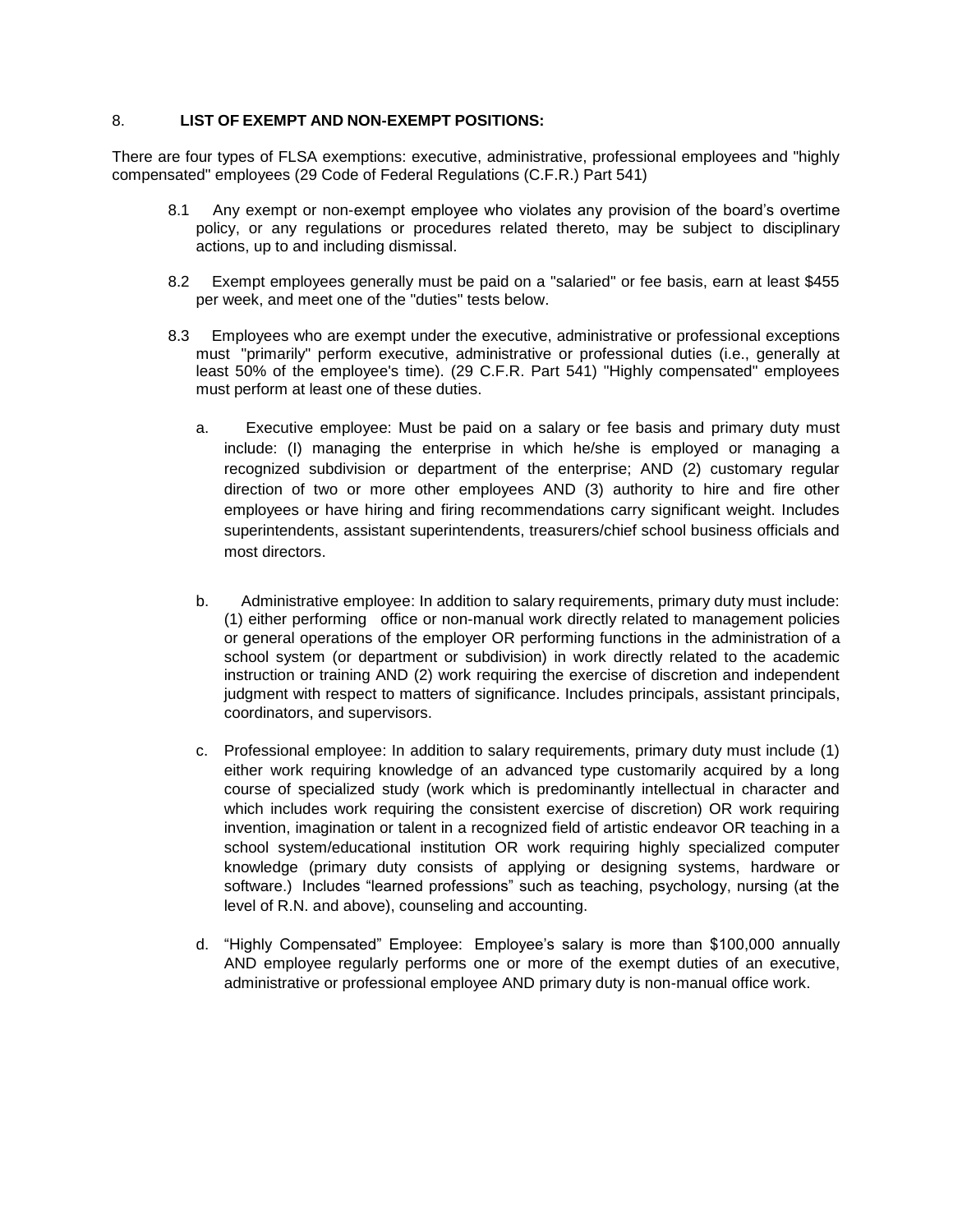- 8.4 If an employee primarily performs non-exempt work, overtime and minimum wage requirements may apply. For example, if the director of maintenance spends most of his /her time doing hands-on maintenance, then he/she is most likely a "non-exempt" employee.
- 8.5 Exempt employees are not covered by FLSA minimum wage and overtime provisions; however, they are covered by equal pay and record-keeping provisions.
- 8.6 FLSA provisions do not apply to the following "non-covered" persons: independent contractors, bona fide volunteers and trainees, such as student teachers.

The following list represents some of the common categories of school district employees under the exemptions as well as a list of common categories of non-exempt employees. Certain positions, such as superintendent, may qualify under more that one category, but are listed under the following categories below to be consistent with school districts in other states.

| <b>Executive Exemption:</b>                                                                       | <b>Position Codes:</b>         |
|---------------------------------------------------------------------------------------------------|--------------------------------|
| Superintendent<br>Associate/Assistant Superintendent<br>Directors, Coordinators<br>Treasurer/CSBO | 102<br>103<br>106 - 107<br>108 |
| <b>Administrative Exemption:</b>                                                                  |                                |
| Administrative Assistant                                                                          | 104                            |
| Principals                                                                                        | 111-114                        |
| Assistant Principals                                                                              | 115-118                        |
| Head Teacher                                                                                      | 119                            |
| <b>Curriculum Specialist</b>                                                                      | 201                            |
| <b>Attendance Director</b>                                                                        | 322                            |
| Director/Coordinator of Services                                                                  | 521                            |
| Supervisor of Maintenance                                                                         | 570                            |
| Supervisor of Transportation                                                                      | 650                            |
| <b>Food Services Supervisor</b>                                                                   | 670                            |

#### **Professional Exemption:**

| Librarian                      | 203     |
|--------------------------------|---------|
| <b>Remedial Specialist</b>     | 204     |
| Counselor                      | 205-208 |
| Teacher                        | 210-241 |
| Dentist                        | 306     |
| <b>Professional Accountant</b> | 308     |
| Physician                      | 315     |
| Psychiatrist                   | 317     |
| Psychologist                   | 318     |
| <b>Registered Nurse</b>        | 319     |
| <b>School Nurse</b>            | 320-321 |
| Attendance Officer             | 323     |
| Social Worker                  | 324     |